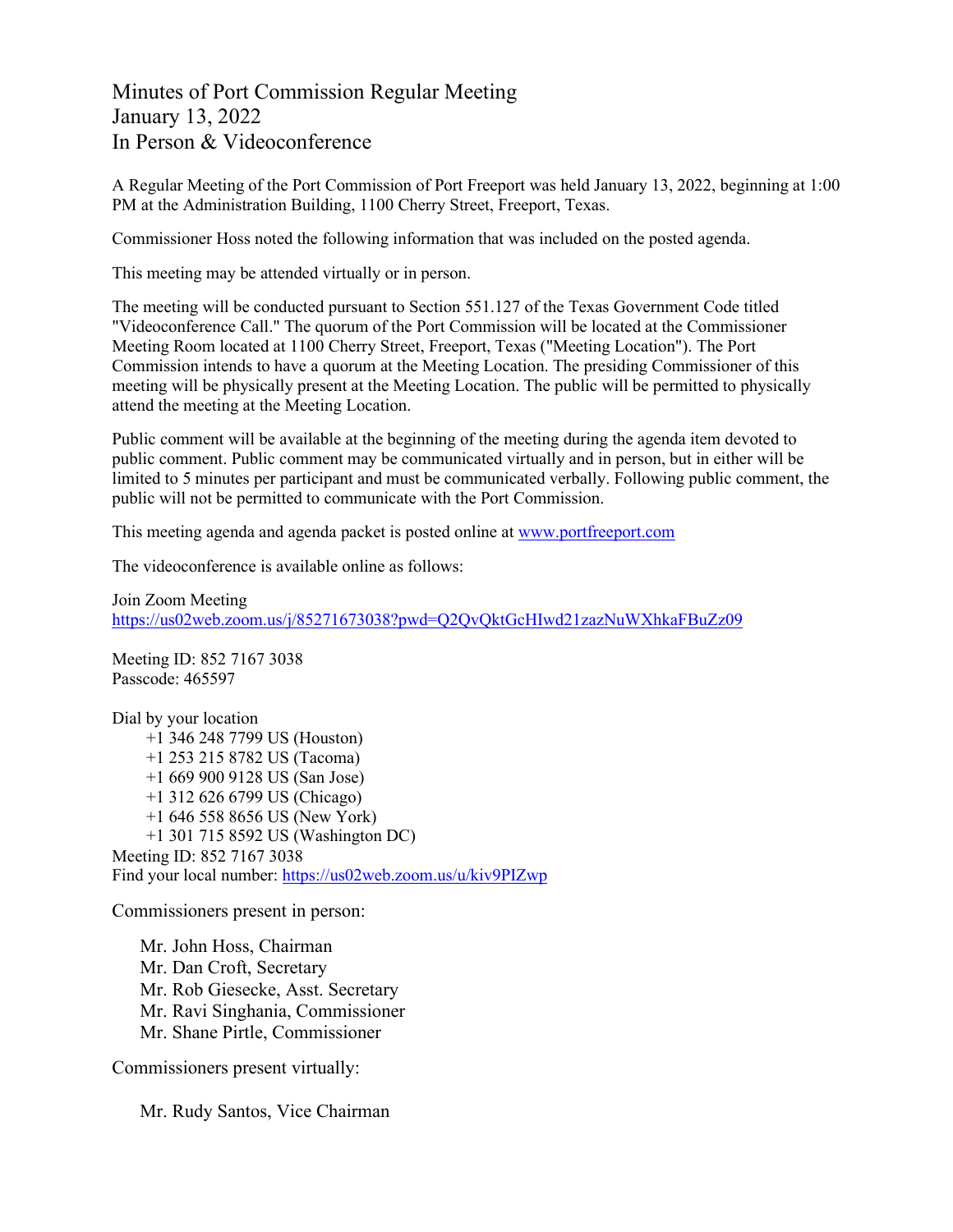Staff Members Present:

Mr. Peter Nemeth, Interim Legal Counsel Ms. Phyllis Saathoff, Executive Director/CEO Mr. Rob Lowe, Director of Administration/CFO Mr. Al Durel, Director of Operations Mr. Jason Hull, Director of Engineering Mr. Chris Hogan, Director of Protective Services Mr. Jason Miura, Director of Business & Economic Development Mr. Brandon Robertson, Network Systems Manager Ms. Missy Bevers, Executive Assistant Ms. Mary Campus, Controller Mr. Rico Arbolante, Help Desk Technician Ms. Tricia Vela, Public Affairs Assistant Mr. Jesse Hibbetts, Operations Manager Mr. Nick Malambri, Engineering Specialist Ms. Vicki Smith, Accounting Manager Mr. Josh Seymour, Accountant Ms. Araceli Milan, Accounts Payable Specialist

Also, present:

Mr. Lance Goodwin, Freeport LNG Ms. Anne-Marie Suire, Freeport LNG Mr. Sam Gregson, Cummings Westlake LLC Ms. Wendy Mazurkiewitcz, Freeport LNG Mr. Bobby Fuller, Texas Port Ministry Mr. Chris Moore, Texas Port Ministry Mr. Henry Chambless Ms. Barbara Fratila Mr. Zach McGavitt, Kirby

- 1. CONVENE OPEN SESSION in accordance with Texas Government Code Section 551.001, et. seq., to review and consider the following:
- 2. Invocation Mr. Bobby Fuller, Texas Port Ministry
- 3. Pledge of Allegiance U.S. Flag and Texas Flag
- 4. Roll Call Commissioner Hoss noted that Commissioner Santos will be participating in the meeting virtually. All other Commissioners were present in the Board Room.
- 5. Call to identify and discuss any conflicts of interest that may lead to a Commissioner abstaining from voting on any posted agenda item.

There were no conflicts noted from Commissioners.

- 6. Public Comment There were no comments from the public.
- 7. Approval of minutes from the Regular Meeting held December 16, 2021.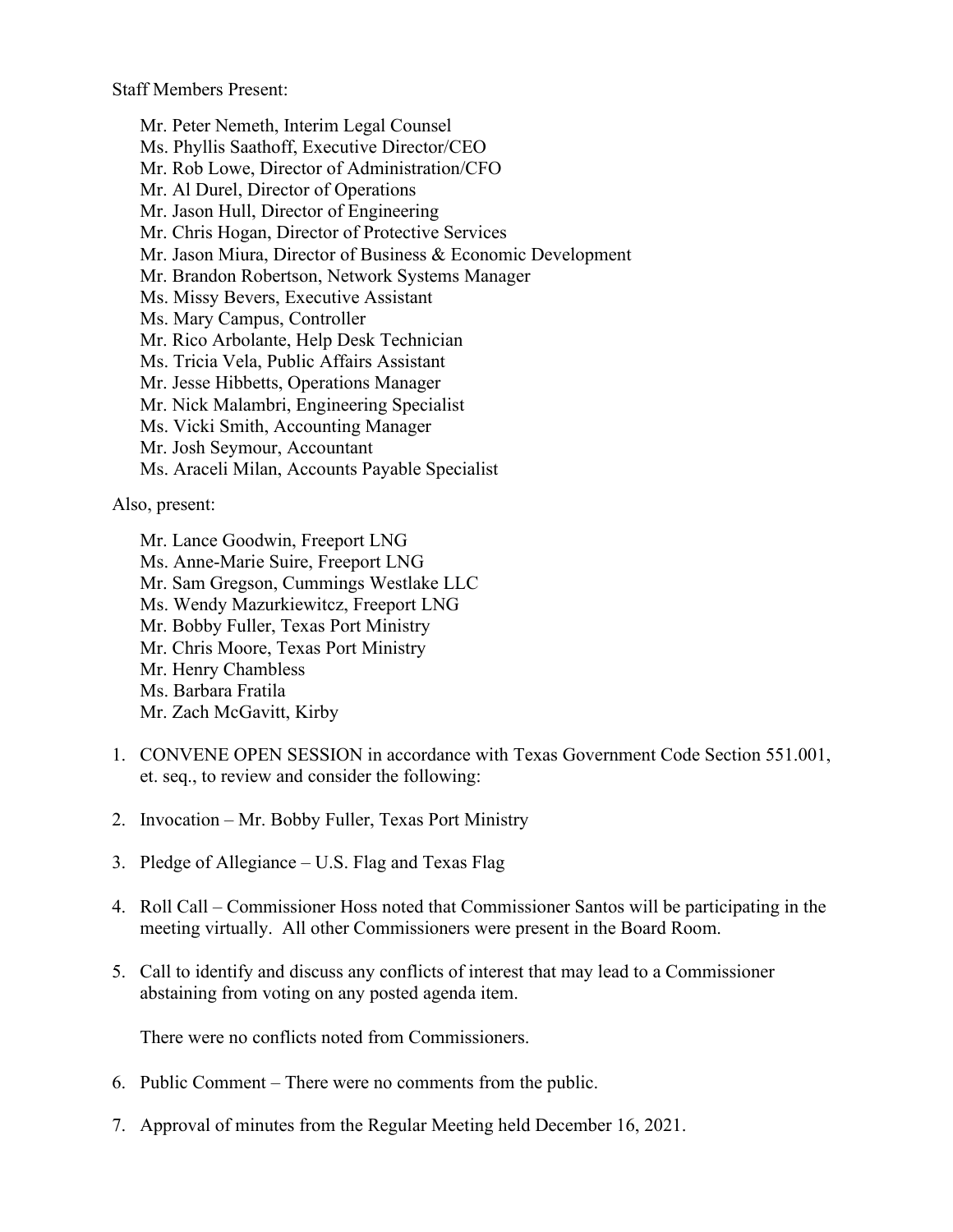A motion was made by Commissioner Pirtle to approve the minutes as presented. The motion was seconded by Commissioner Giesecke with all Commissioners present voting in favor of the motion.

8. Adoption of a Resolution approving the application for tax abatement between Port Freeport and Freeport LNG Development, LP and FLNG Liquefaction 4, LLC regarding construction of a \$2.403 billion expansion of their natural gas liquefaction and LNG export facility for property located in Brazoria County Reinvestment Zone 21-01, approving Tax Abatement Agreement on the same terms and conditions as granted to Freeport LNG Development, LP and FLNG Liquefaction 4, LLC by Brazoria County and authorizing Chairman and Secretary to execute said agreement.

Mr. Lowe introduced Lance Goodwin with Freeport LNG who gave a brief history and overview of the project and was available for questions from commission members. Freeport LNG is requesting a 10-year, 100% abatement with the construction estimated to begin March 2022 and last approximately 42-45 months. The first full year of commercial operations is expected in 2026, and the estimated value after the abatement expires is \$1,872,969,000. Staff recommends approval of this application and agreement.

A motion was made by Commissioner Pirtle to approve the agreement. The motion was seconded by Commissioner Singhania with all Commissioners present voting in favor of the motion.

9. Receive reports from Executive Director/CEO and/or Port staff on activities and matters related to COVID-19 health safety matters, administrative affairs, financial results, facility engineering matters, operations and vessel activity, port safety matters, port security matters, Port tenant updates, USCOE, and other related port affairs.

Ms. Saathoff gave a brief COVID update regarding the recent spike in cases stating the Port is closely monitoring inside the Port with everyone continuing safe practices within the labor operations. A few cases have been reported but none have caused any disruptions. Mr. Hogan stated that the U.S. Coast Guard recently announced the addition of a third security specialist to their team, Keaton Moore, who will focus on cyber security. Mr. Robertson introduced Rico Arbolante who is a new addition to the IT team. He also noted the new Artic Wolf system is up and running smoothly.

## 10. Approval of financial reports presented for the period ending November 30, 2021

Mr. Lowe gave a presentation regarding the financial results for the month of November.

A motion was made by Commissioner Singhania to approve the financial reports as presented. The motion was seconded by Commissioner Croft with all Commissioners present voting in favor of the motion.

11. Presentation of Government Finance Officers Association Award of Financial Reporting Achievement for the FY 2020 Annual Comprehensive Financial Report.

Ms. Saathoff stated the Port recognizes the accounting staff and their achievement in receiving the Certificate of Achievement for Excellence in Financial Reporting by the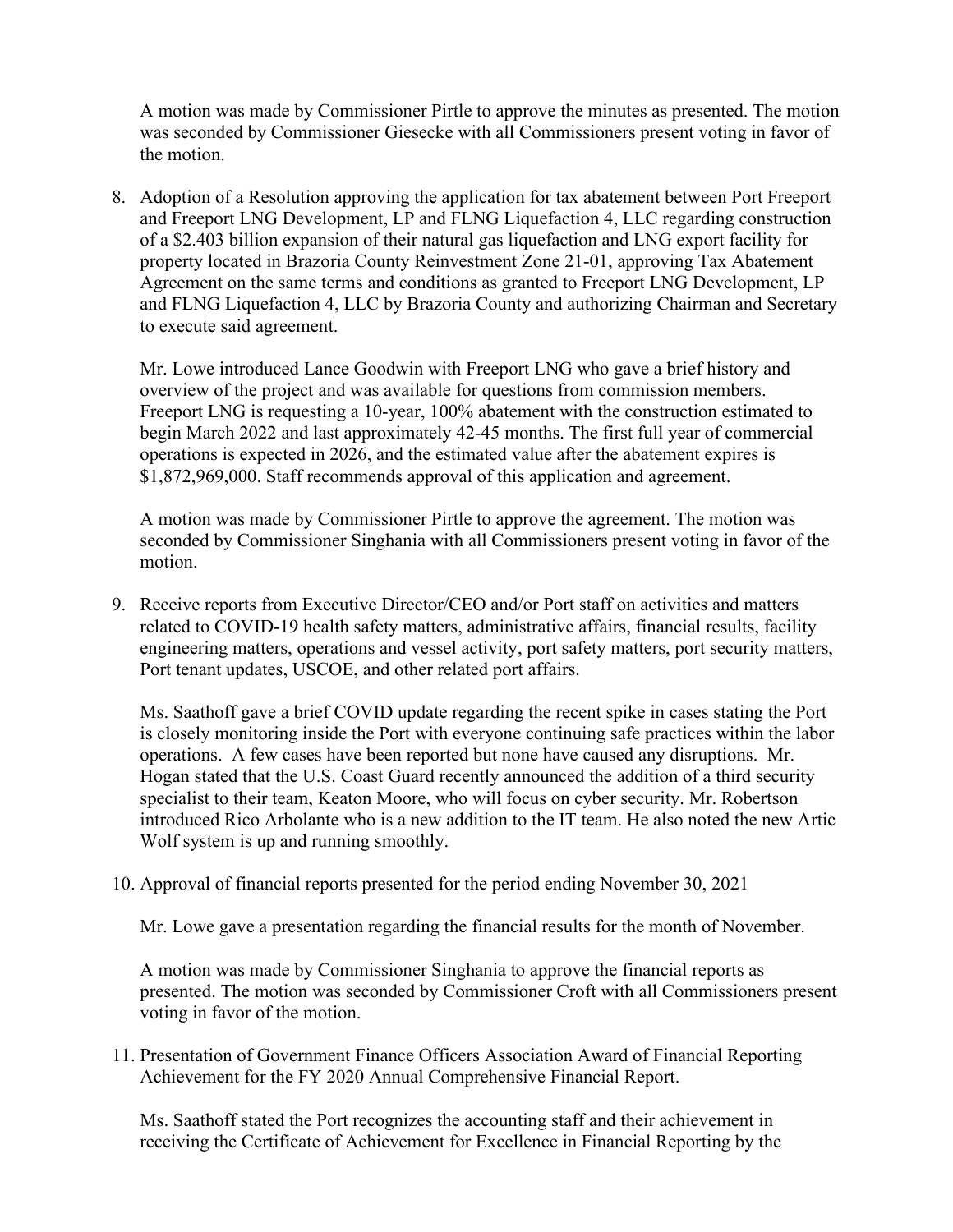Government Finance Officers Association (GFOA) for its 2020 Annual Comprehensive Financial Report (ACFR) for the 32nd consecutive year. Ms. Saathoff recognized the finance department for the excellent work they do and congratulated them on obtaining the award.

12. Approval of a Professional Services Agreement with Montrose Environmental Solutions, Inc. for Asbestos Abatement Air Quality Monitoring for East End Properties 2021, for an amount not to exceed \$52,617.75

Mr. Hull stated this agreement is for the air quality monitoring during the abatement portion of this project. The air quality monitoring will include 9 properties. Staff recommends approval. Commissioner Pirtle inquired about Apex, who is associated with this contract. Nick Malambri explained that Montrose is the consultant handling the project management however, because of a timing issue with a name change and license status, Montrose had to sub-out a portion of the work. Apex is the subcontractor handling the monitoring with Montrose overseeing the project.

A motion was made by Commissioner Pirtle to approve the agreement. The motion was seconded by Commissioner Santos with all Commissioners present voting in favor of the motion.

13. Approval of an Agreement between the U.S. Department of Commerce, National Oceanic and Atmospheric Administration (NOAA), National Ocean Services (NOS), Center for Operational Oceanographic Products and Services and Port Freeport for the Quality Control and Dissemination of Data for NOAA's Freeport Physical Oceanographic Real-Time System (PORTS).

At this time, Ms. Saathoff requested Commissioner Hoss read agenda item 14 as well since it goes along with this item and the resolution prepared covers both agenda item 13 and 14.

Commissioner Hoss read agenda item 14 and noted that this is the Port's tide and current meter that will be placed near the mouth of channel (1- buoy offshore and 1- near Surfside bridge). Ms. Saathoff stated that Mr. Hull and Mr. Nemeth worked with NOAA to get the agreement in place for dissemination of data after the PORTS system is installed. It has been executed by NOAA. With this in place, the Port can move forward with the letter agreement with Freeport LNG which states that Freeport LNG will pay the cost to install the metering system and will also pay the Port, in advance, for two years of maintenance. Once the system is installed by Conrad Blucher Institute, the Port will present a maintenance agreement between the Port and Conrad Blucher Institute. Staff recommends approval of the resolution that authorizes staff to execute the agreement with NOAA and the letter agreement with Freeport LNG.

A motion was made by Commissioner Singhania to approve the agreement with NOAA and letter agreement with Freeport LNG as recommended by staff. The motion was seconded by Commissioner Pirtle with all Commissioners present voting in favor of the motion.

Commissioner Hoss clarified the commission is approving both agenda items 13 and 14, which are included under the same resolution.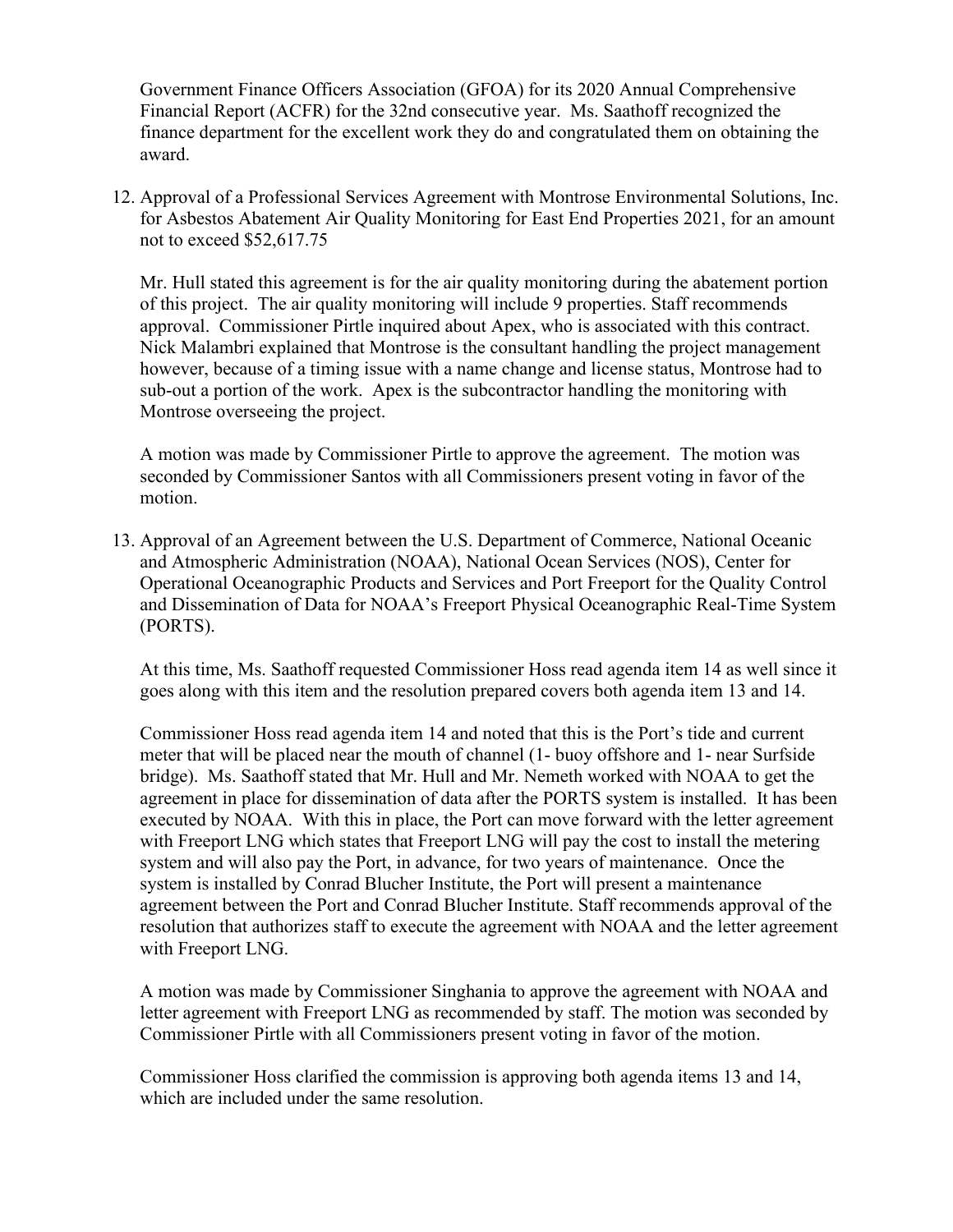14. Approval of a Letter Agreement between Port Freeport and Freeport LNG Development, L.P. for Payment of Costs for Current Metering Systems Meeting Standards Established by National Oceanic and Atmospheric Administration's (NOAA) Center for Operational and Oceanographic Products and Services.

A motion was made by Commissioner Singhania to approve the agreement with NOAA and letter agreement with Freeport LNG as recommended by staff. The motion was seconded by Commissioner Pirtle with all Commissioners present voting in favor of the motion.

At this time, Commissioner Hoss noted that the Commission will take up agenda item # 18.

15. Conduct Workshop to receive Transportation Workers Identification Credential (TWIC) Escort Training.

Mr. Hogan stated that in order to be a TWIC Escort, training must be completed every two years to stay in compliance. He introduced Lt. Monte Chance with Sunstates Security who conducts all TWIC Training classes for the Port's partners and users. Lt. Chance gave a presentation on the TWIC Escort Training.

- 16. EXECUTIVE SESSION in accordance with Subchapter D of the Open Meetings Act, Texas Government Code Section 551.001, et. seq., to review and consider the following:
	- A. Under authority of Section 551.071 (Consultation with Attorney) for discussion regarding:
		- 1. Consultation with attorney to discuss pending litigation.
		- 2. Consultation with attorney to discuss contemplated litigation and settlement offer.
		- 3. Consultation and discussion with attorney for legal advice regarding legal matters related to Industrial District Agreement between Port Freeport and Town of Quintana.
	- B. Under authority of Section 551.072 (Deliberation Concerning Real Property Matters) for discussion regarding:
		- 1. Discussion regarding the potential exchange, lease, or value of real property located in Freeport, Texas, including but not limited to the are known as the East End of Freeport and bordered by or adjacent to the following streets: FM1495; East 2<sup>nd</sup> Street; Terminal Street and East 8<sup>th</sup> Street in Freeport, Texas.
		- 2. The potential purchase, exchange, lease, or value of real property located at Port Freeport, including but not limited to the real property located at and contiguous to Berths 1, 2, 5 and 7.
		- 3. The potential exchange, lease, or value of real property located at Port Freeport, including but not limited to Parcel 14 and Quintana Island.
	- C. Under authority of Section 551.074 (Deliberation of Personnel Matters) for discussion regarding:
		- 1. Deliberation regarding the appointment, employment, evaluation, reassignment, duties of a public officer or employee, including but not limited to: Executive Director/CEO.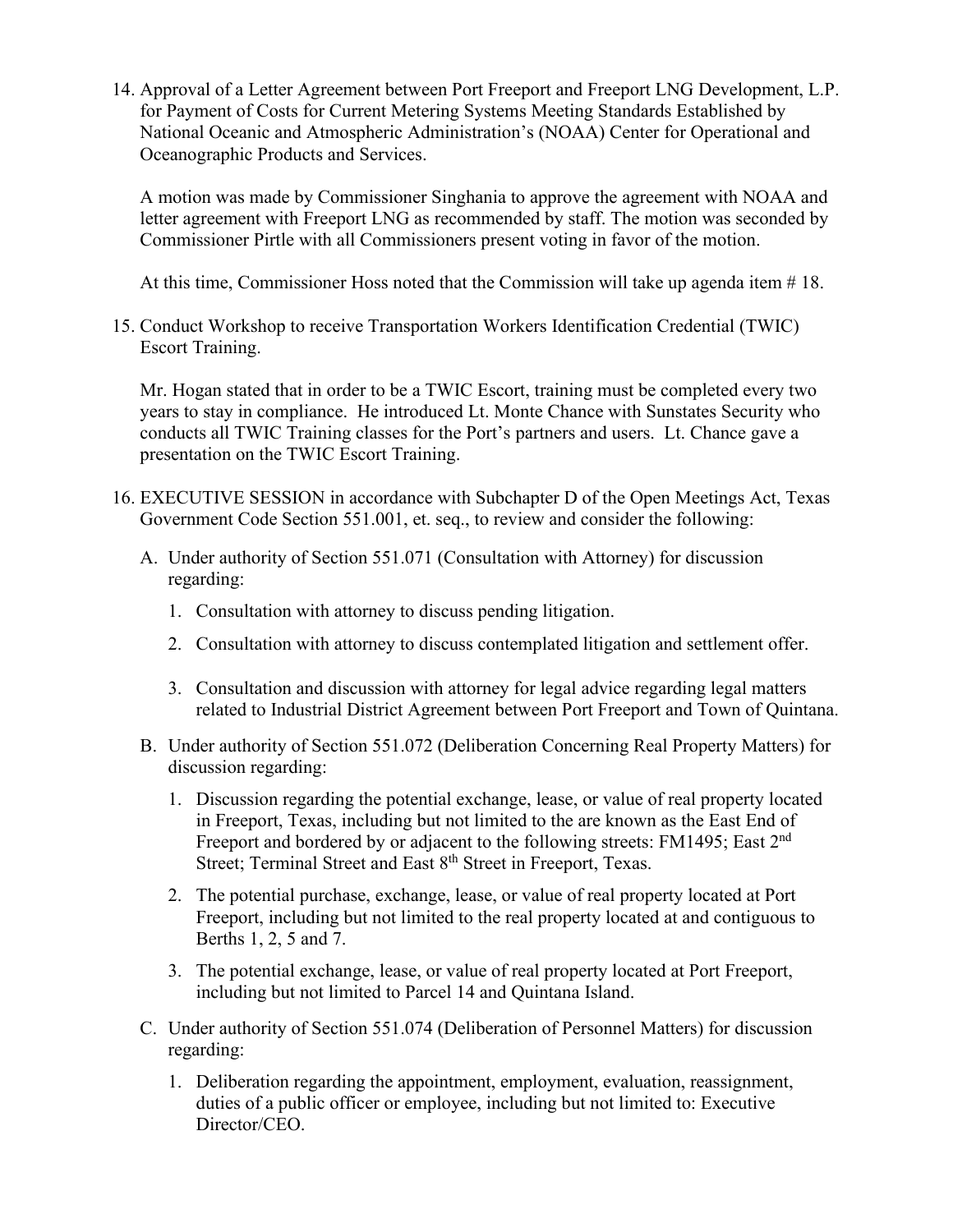17. RECONVENE OPEN SESSION to review and consider the following:

At this time, Commissioner Hoss noted those present including himself, Commissioners Pirtle, Croft, Singhania and Giesecke. Commissioner Santos left the meeting at the conclusion of executive session.

Agenda item #18 was handled prior to executive session.

18. Approval of Second Amendment to the Second Lease Agreement between Port Freeport and Vulcan Construction Materials, LLC.

Mr. Miura stated that the second amendment will permit the operation of a hot mix asphalt plant on Vulcan's lease premises located on Parcel 14 subject to obtaining the required permits and the Commission's approval. Mr. Miura reviewed the summary of terms and noted that Vulcan has executed the amendment. Staff recommends approval. The Commission then discussed the project and concern surrounding possible opposition from the City of Freeport. It was noted that Mayor Bass, Councilman Muraira, and City Manager Tim Kelty toured Vulcan's Lockwood facility in Houston to observe operations. Port Commissioners Santos, Singhania, and Giesecke also toured the site. Ms. Saathoff also stated that Brazosport ISD was also notified and invited to tour the Lockwood facility. She spoke directly with Superintendent Massey, Assistant Superintendent Whitehead and Jason Hull spoke with their engineer. They do not have concern about the operation or its location and understand the asphalt will be used in the Texas Department of Transportation SH36 widening project from FM1495 to the bridge of which is next to the school.

After discussion concerns, a motion was made by Commissioner Giesecke to table this matter for further consideration. The motion was seconded by Commissioner Singhania with Commissioners Pirtle, Croft, Santos and Hoss voting no. Commissioners Giesecke and Singhania voted yes.

After further comments, a motion was made by Commissioner Santos to approve the amendment as presented by staff. The motion was seconded by Commissioner Pirtle with Commissioners Croft, Singhania and Hoss voting yes. Commissioner Giesecke voted no.

19. Approval and ratification of extension to the Industrial District Contract between Port Freeport and the Town of Quintana.

Ms. Saathoff stated the resolution is for the approval and ratification of an extension to the Industrial District Contract between Port Freeport and the Town of Quintana. This contract has been in place for a number of years however, the last record of extension would have expired in 2015, and staff has been unable to find documentation that an additional extension was approved. With tenants still operating under this agreement with the Town of Quintana, it is counsel's recommendation to adopt the resolution which will show record that the Port does desire and has continued an industrial district arrangement with the Town of Quintana. The resolution will also extend the agreement for an additional 7 years, expiring December 31, 2029. The Town of Quintana agrees with the recommendation and will adopt a similar resolution.